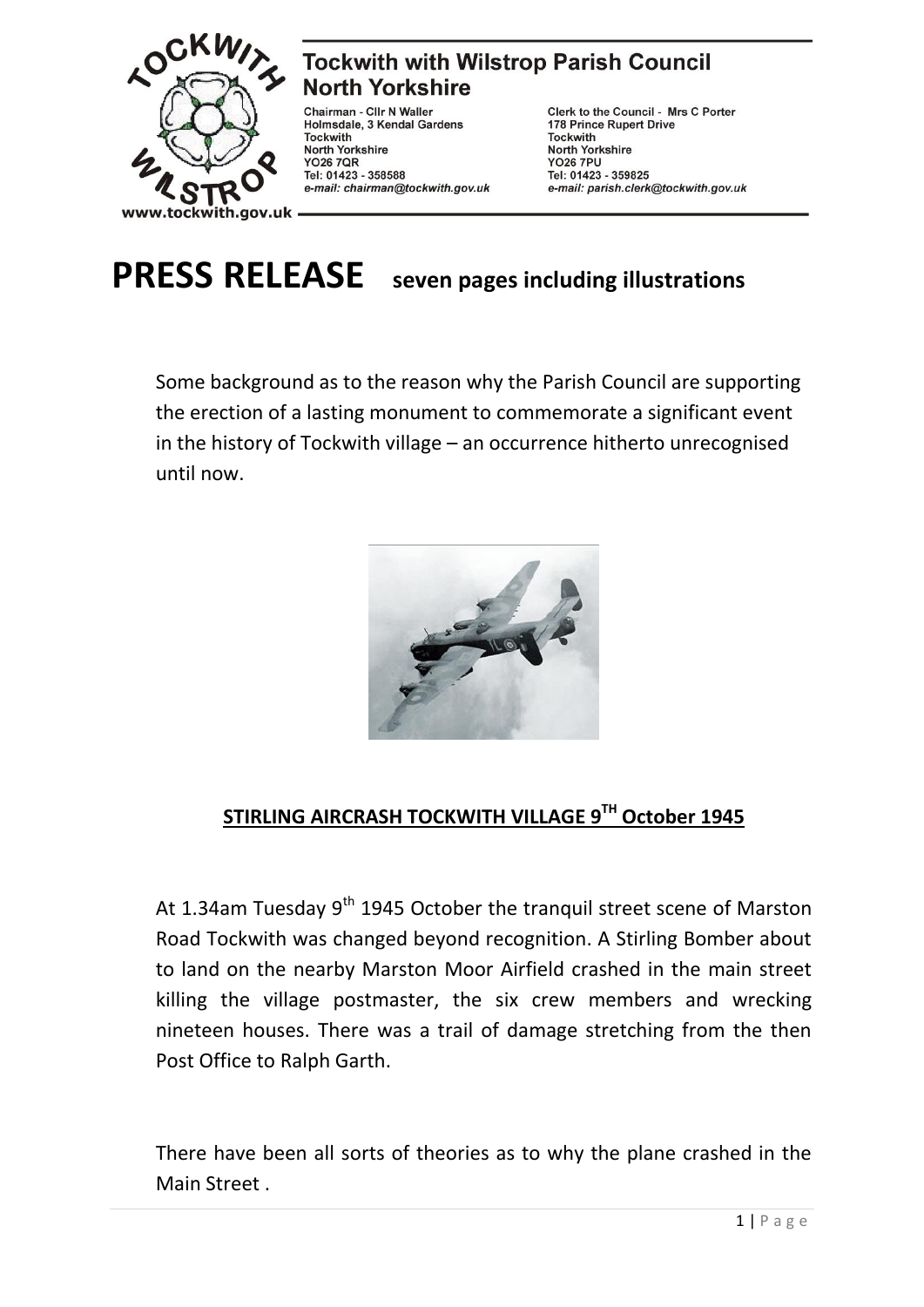There was apparently only one witness to the crash Miss Bradley who lived in the thatched Cromwell House. She was in bed and saw the moving mass of flames but could not get out of the house in time. The cottage caught fire and Mrs Bradley had to be rescued.

Arthur William Carlill. Postmaster, shoemaker and church organist was sleeping in the attic room. He did not normally sleep in this room and the family were in different rooms to air the beds for the expected home coming of their only son Barry who was in the RAF. The funeral was held on 12th October and there was a large attendance of villagers. Unfortunately Barry was unable to make his way back from the Middle East where he was serving. This had a profound affect on Barry for the rest of his life. Barry never changed the frontage of the shop after the crash and it was not updated until after his death only a few years ago.

There is even a sad personal tale about one of the crew, Wireless Operator Sgt Albert Bonass was to have been a guest player with York City football team on the  $14<sup>th</sup>$  October. His home was in York. A former member of York City football club Sgt Bonass later went to Hartlepool United and then to Chesterfield. He began his football career with Dringhouses, York.

One of the houses reduced in a flash to jagged pieces of wall was the Police House. The occupant was PC Harry Sagar. He and his wife and daughter Ruth who incidentally still lives in the village escaped injury but were left in nothing but their night clothes. Constable Sagar had no uniform but nothing daunted and with fires raging at intervals the whole length of the east end of the village without waiting to be given anything to cover his pyjamas, took charge of the grim situation.

The village grocer William Todd who also had his shop badly damaged said at the time, "Tockwith looks like an old shelled French village in the last war and the plane is strewn in pieces all along the main street. It crashed on top of the street and it's blazing wreckage ploughed its way along the row of shops and houses".

It is difficult to imagine just how much the everyday business of the village was disrupted. There is no doubting that were the same thing to happen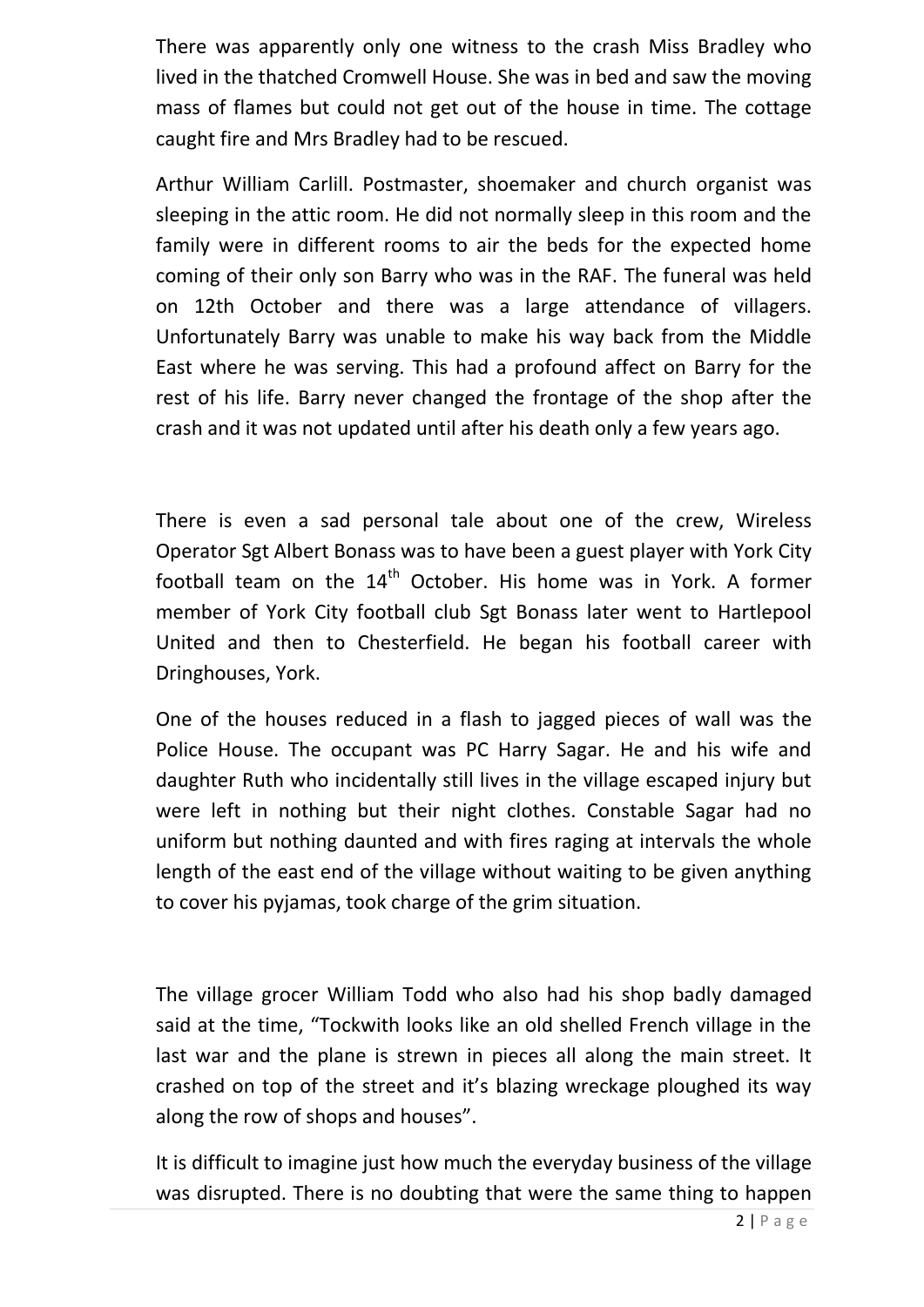today all the might of the media would descend on the village. The two pubs would be full and people would come from all around to take a look.

The national papers did give the 1945 crash a fleeting mention but no way did they give it major prominence. It was almost as though it was some back water in the wilds of Yorkshire. This rather matter of fact approach symptomatic of the times may well be the reason why there is no memorial dedicated to those who died. A question of 'keep calm and carry on.'

The crash severed a water main and people had to draw water from a pump in the garden of The White Cottage which was the home of Mrs George Bishop who had been evacuated from London during the blitz four years earlier. She said at the time." I never thought I would have the blitz all over again. I went through some of the bombing in London but this was as bad an experience in its way as I ever remember."

Telephone lines were also cut.

The Air Ministry set up a headquarters in the main street to deal with the claims for damaged property and loss of personal belongings.

Awards for bravery displayed after the crash were later presented to a number of people, including the village policeman Police Constable Harry Sagar, Company Officer Leslie Matthews of Wetherby, and Leading Fireman John Utley also of Wetherby. Mr Matthews and Utley received the British Empire Medal and PC Sagar received the Kings Commendation for Brave Conduct.

"Company Officer Matthews and Leading Fireman Utley mounted a ladder and although the bedroom was blazing inferno without the slightest hesitation they entered the building" said the citation. "Utley located the occupant who was partially covered by debris; she was released and passed to Matthews who carried her to safety. Utley was so exhausted that he had to be assisted down the ladder. Both men displayed exceptional bravery"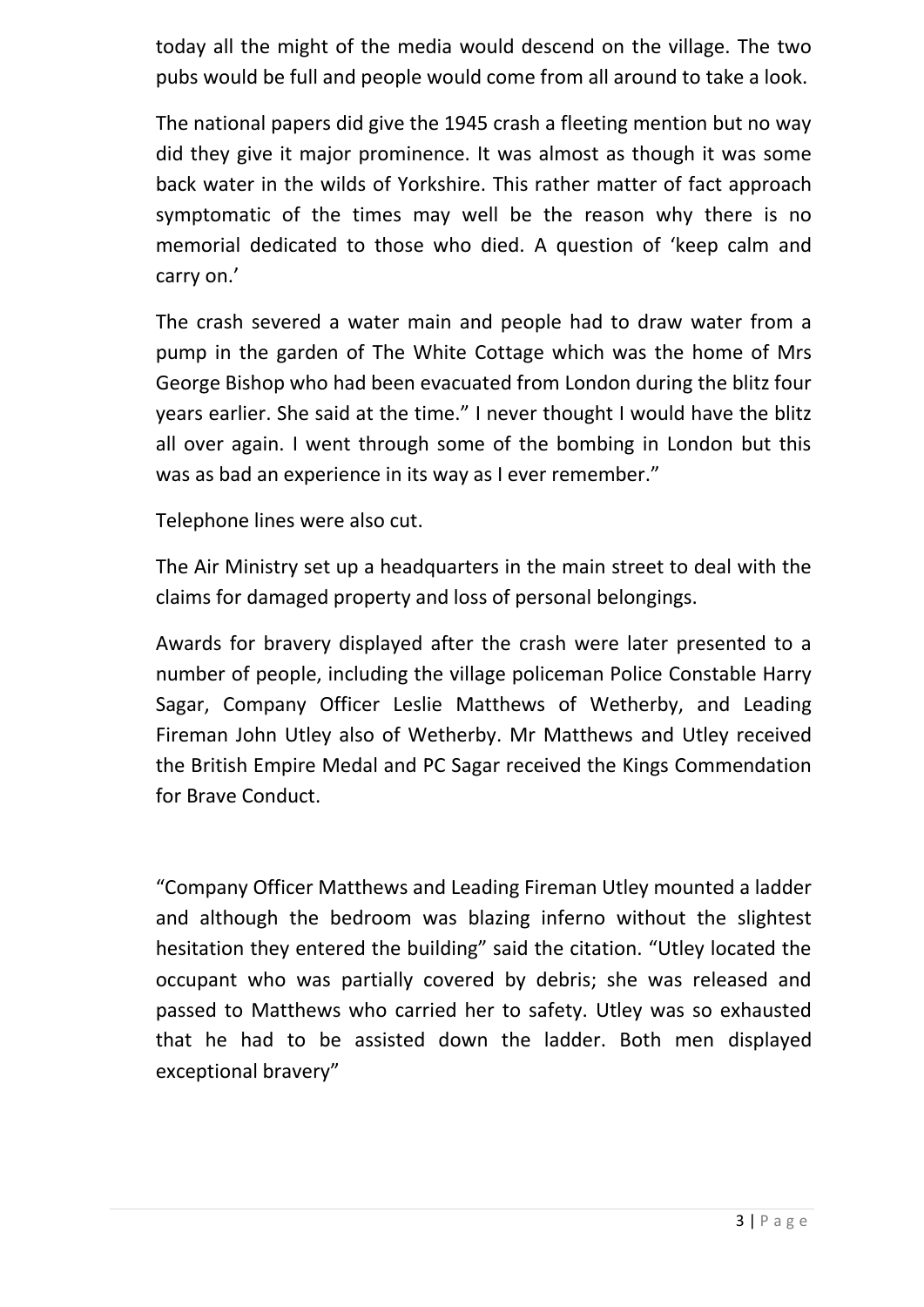PC Sargar's award was for his bravery in dealing with the consequences of

the crash.

The Stirling bomber was returning to Marston Moor having been engaged in a cross country flight. The Stirling Serial No LJ622 was built by Short Brothers.

The Bomber was crewed by :-

| Pilot -     | P/O S.H. Bunting           |
|-------------|----------------------------|
| Engineeer   | Sgt R.V. Viall             |
| Navigator   | Sgt R.A. Alexander         |
|             | Bomb-Aimer F/O H Griffiths |
| Wireless Op | Sgt A.E.Boness             |
| Airgunner   | F/O J Cantle-Jones         |

The aircraft crashed in Marston Road flying West to East and initially demolished the Post Office and the Police House. It then bounced over the Chapel and Northfield House and into Swires grocery shop and adjacent buildings. It then bounced again over Melbourne Stores and hit Cromwell Cottage and Nicholson's butchers shop. The post master Arthur Carlill who had been sleeping in the attic room at the Post Office was killed as was the entire crew.

The street scene of the village changed forever. One of the oldest houses in the village which was thatched and reputed to have been the house where Oliver Cromwell had a wound dressed during the Battle of Marston Moor in 1644 was destroyed.

An inquest was held by the H.M. Coroner because a civilian had been killed and evidence was given by Squadron Leader Kenneth Stammers, who was the officer in charge of night flying on the night in question. Flying Officer Bunting was an experienced pilot and the flight was the last of his training programme for that particular type of work. The aircraft reported at 1.18am that all was well. There was no possibility of the pilot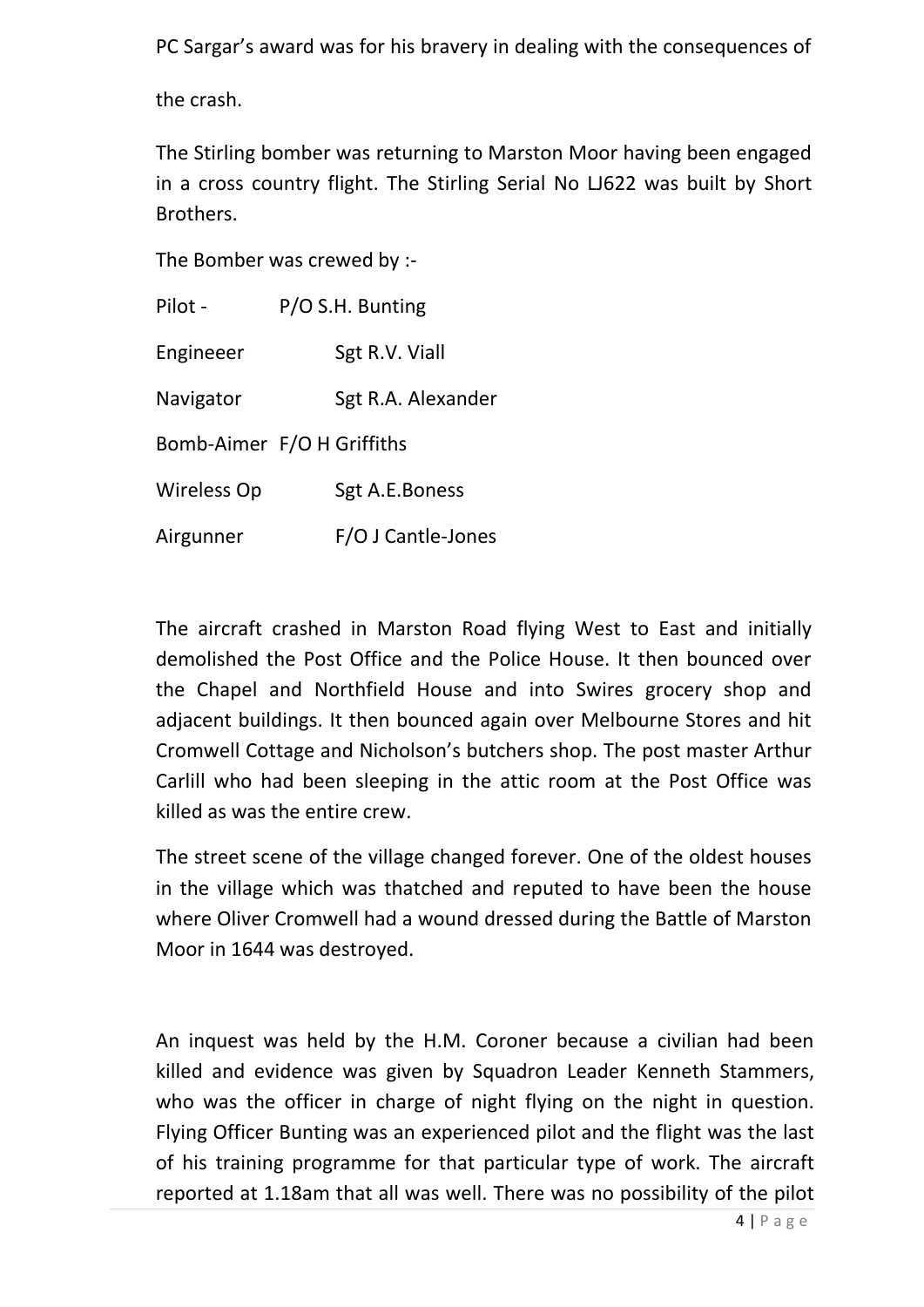mistaking his route as had been widely reported before the inquest. Permission was not given to land, but to make a circuit of the airfield. The pilot should not have come in low over the village. The subsequent Air Ministry board of enquiry found that the aircraft had stalled at 2,000ft during a turn to port in bad visibility.

The only public memorial to those who died in the crash is on display in Tockwith Church but this is merely a piece of typed card.

This year marks the 70<sup>th</sup> Anniversary of the crash and the Parish Council are co-ordinati**n**g the building a lasting memorial to those who died on that fateful night.

A local company Stage One who operate from a Hangar on the old Marston Moor Airfield and built the famous caldron for the 2012 London Olympics have designed the memorial to commemorate the plane crash. A local builder has agreed to do the ground works.

The unveiling of the memorial and a commemorative service is expected to be held on Sunday  $11^{th}$  October 2015 which is the Sunday nearest the anniversary of the crash. 70 years a good round figure. The Bishop of Selby has agreed to attend.

Descendants of those killed in the crash are in the process of being contacted and the RAF, in particular RAF Linton on Ouse, the ATC, British Legion, Police and Fire Service are expected to play a significant role in commemorations.

The Chairman of the Parish Council Norman Waller who is co-ordinating the event would like any descendants of those killed to contact him on 01423 358588.

Commenting on the memorial he said "The site chosen for the monument is close to where the main impact of the crash was; in fact some of the nearby trees are reputed to have pieces of the crashed aircraft in them. It is felt that the monument is very striking and will have sufficient impact to remind people about the crash without impinging on any public safety".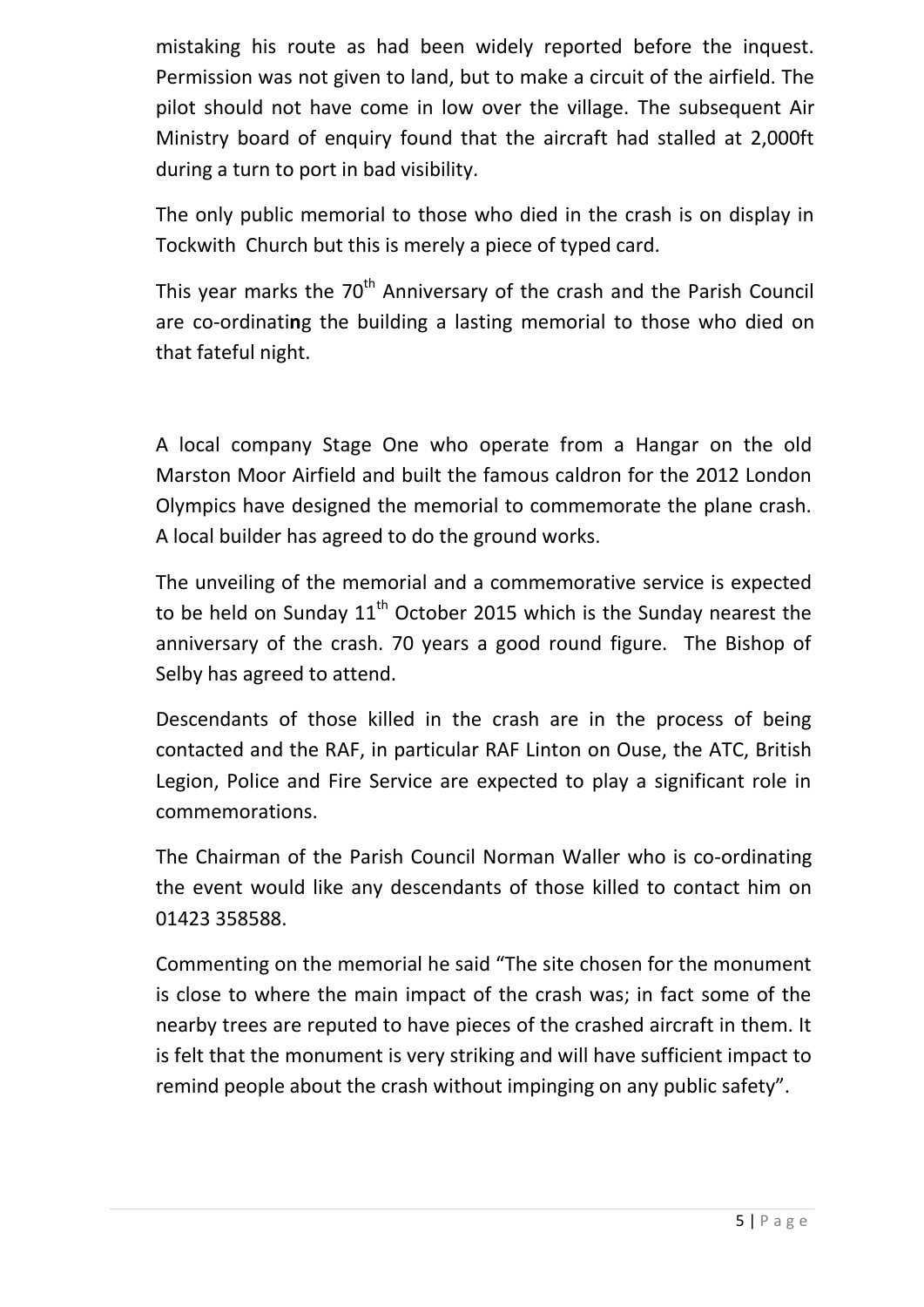

**A visual of how the monument will look in Marston Road Tockwith**



**The aftermath after the crash Marston Road looking east**